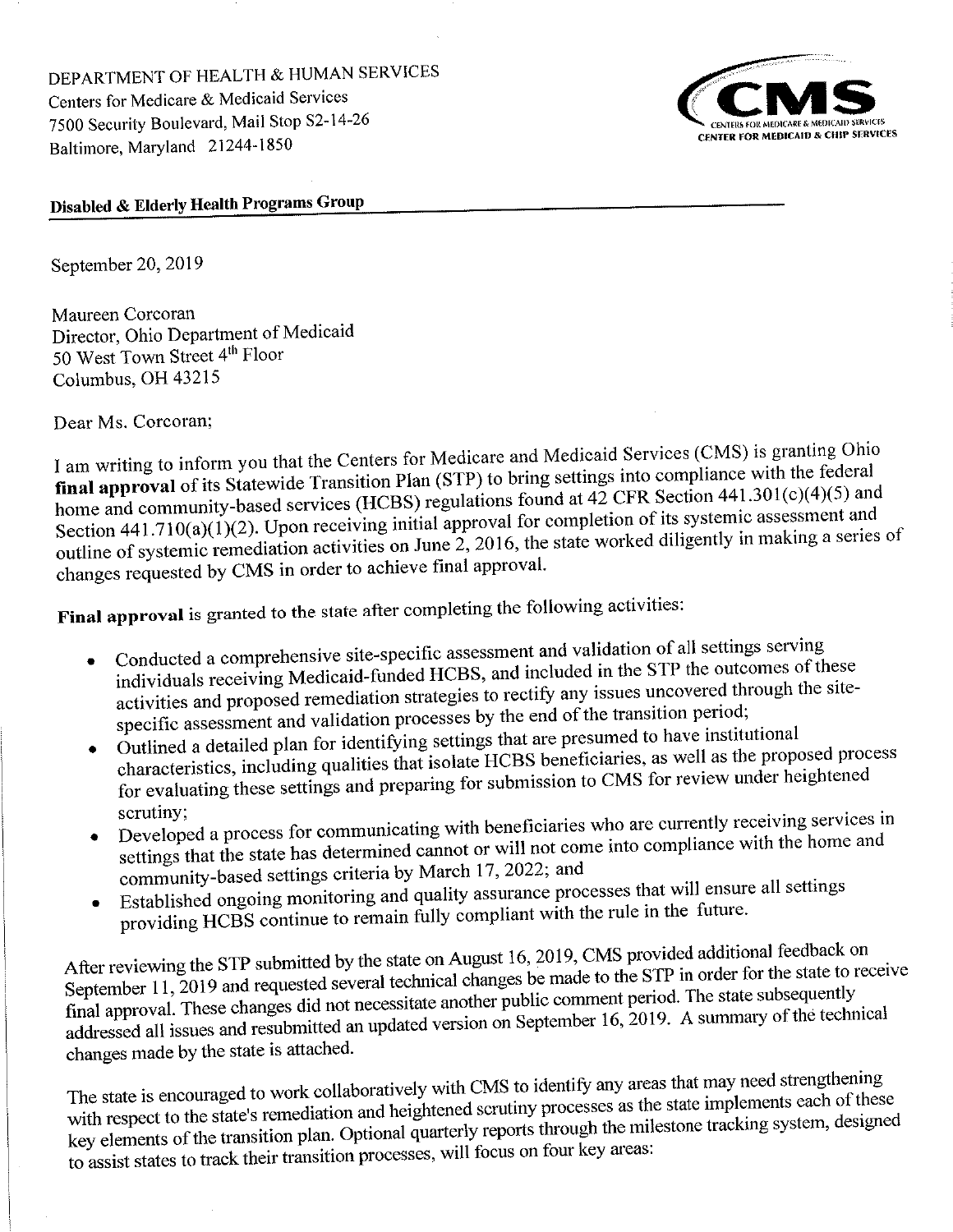- 1. Reviewing progress made to-date in the state's completion of its proposed milestones;
- 2. Discussing challenges and potential strategies for addressing issues that may arise during the state's remediation processes;
- 3. Adjusting the state's process as needed to assure that all sites meeting the categories of presumed institutional settings<sup>1</sup> have been identified, reflects how the state has assessed settings based on each of the three categories and the state's progress in preparing submissions to CMS for a heightened scrutiny review; and
- 4. Providing feedback to CMS on the status of implementation, including noting any challenges with respect to capacity building efforts and technical support needs.

It is important to note that CMS' approval of a STP solely addresses the state's compliance with the applicable Medicaid authorities. CMS' approval does not address the state's independent and separate obligations under the Americans with Disabilities Act, Section 504 of the Rehabilitation Act or the Supreme Court's Olmstead v. LC decision. Guidance from the Department of Justice concerning compliance with the Americans with Disabilities Act and the Olmstead decision is available at: http://www.ada.gov/olmstead/q&a\_olmstead.htm.

This letter does not convey approval of any settings submitted to CMS for heightened scrutiny review, but does convey approval of the state's process for addressing that issue. Any settings that have been or will be submitted by the state under heightened scrutiny will be reviewed and a determination made separate and distinct from the final approval.

Thank you for your work on this STP. CMS appreciates the state's effort in completing this work and congratulates the state for continuing to make progress on its transition to ensure all settings are in compliance with the federal home and community-based services regulations.

Sincerely,

Ralph F. Lollar, Director Division of Long Term Services and Supports

<sup>&</sup>lt;sup>1</sup> CMS describes heightened scrutiny as being required for three types of presumed institutional settings: 1) Settings located in a building that is also a publicly or privately operated facility that provides inpatient institutional treatment; 2) Settings in a building on the grounds of, or immediately adjacent to, a public institution; 3) Any other setting that has the effect of isolating individuals receiving Medicaid HCBS from the broader community of individuals not receiving Medicaid HCBS.